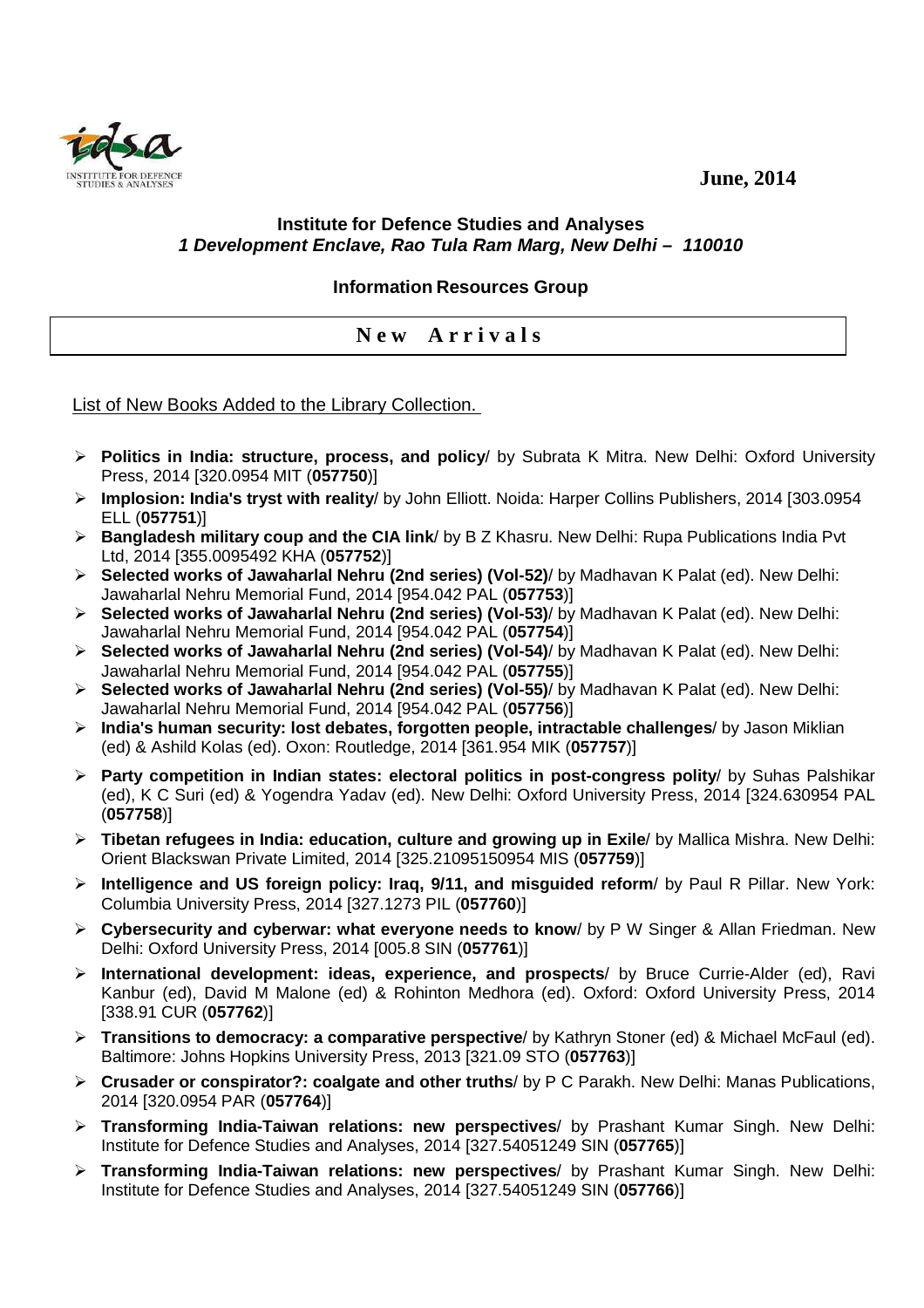- **Religion as the foundation of a nation: the making and unmaking of Pakistan**/ by P K Upadhyay. New Delhi: Institute for Defence Studies and Analyses, 2014 [320.95491 UPA (**057767**)]
- **Religion as the foundation of a nation: the making and unmaking of Pakistan**/ by P K Upadhyay. New Delhi: Institute for Defence Studies and Analyses, 2014 [320.95491 UPA (**057768**)]
- **Beyond air-sea battle: the debate over US military strategy in Asia**/ by Aaron L Friedberg. Oxon: Routledge (IISS), 2014 [355.0310973095 FRI (**057769**)]
- **Cyber maturity in the Asia-Pacific 2014**/ by Australian Strategic Policy Institute. Australia: Australian Strategic Policy Institute, 2014 [005.8095 AUS (**057770**)]
- **Balanced minimalism: biological weapons convention after its 7th review conference**/ by Una Becker-Jacob. Frankfurt: Peace Research Institute Frankfurt, 2013 [355.8 BEC (**057771**)]
- **Unruly boots: military power and security sector reform efforts in Thailand**/ by Paul Chambers. Frankfurt: Peace Research Institute Frankfurt, 2013 [355.0309593 CHA (**057772**)]
- **Encyclopaedia of dates, quotes and documents on China, US, India and Pakistan & their relations: 7000 B.C. to 2013 A.D (Vol-1)**/ by Afrasaib. Dhaka: Bangladesh Defence Journal Publishing, 2013 [327 AFR (**057773**)]
- **Encyclopaedia of dates, quotes and documents on China, US, India and Pakistan & their relations: 7000 B.C. to 2013 A.D (Vol-2)**/ by Afrasaib. Dhaka: Bangladesh Defence Journal Publishing, 2013 [327 AFR (**057774**)]
- **Dawn of modern warfare: history of the art of war (Vol-4)**/ by Hans Delbruck. London: University of Nebraska Press, 1990 [355.009 DEL (**057775**)]
- **Dimensions of diplomacy**/ by McGeorge Bundy, Henry A Kissinger, W W Rostow & James R Killian. Delhi: National Publishing House, 1964 [327.2 BUN (**057776**)]
- **Winged Defense: the development and possibilities of modern air power-economic and military**/ by William Billy Mitchell. Alabama: University of Alabama Press, 2009 [358.400973 MIT (**057777**)]
- **History of the Indian army**/ by Rajendra Singh. New Delhi: Sardar Attar Singh, 1963 [355.00954 SIN (**057778**)]
- **Military strategy: a general theory of power control**/ by J C Wylie. Maryland: Naval Institute Press, 1989 [355.02 WYL (**057779**)]
- **Constructing international security: alliances, deterrence, and moral hazard**/ by Brett V Benson. Cambridge: Cambridge University Press, 2012 [355.031 BEN (**057780**)]
- **Air power manual**/ by Australia. Royal Australian Air Force. Air Power Development Centre. 6<sup>th</sup> ed. Canberra: Air Power Development Centre, 2013 [358.4030994 AUS (**057781**)]
- **Australian experience of air power**/ by Australia. Royal Australian Air Force. Air Power Development Centre. 2nd ed. Canberra: Air Power Development Centre, 2013 [358.4030994 AUS (**057782**)]
- **Debating democratization in Myanmar**/ by Nick Cheesman (ed), Nicholas Farrelly (ed) & Trevor Wilson (ed). Singapore: Institute of Southeast Asian Studies, 2014 [321.809591 CHE (**057783**)]
- **Army and democracy: military politics in Pakistan**/ by Aqil Shah. Cambridge: Harvard University Press, 2014 [322.5095491 SHA (**057784**)]
- **Army in British India: from colonial warfare to total war 1857-1947**/ by Kaushik Roy. London: Bloomsbury, 2013 [954.03 ROY (**057785**)]
- **Bargaining on nuclear tests: Washington and its cold war deals**/ by Or Rabinowitz. Oxford: Oxford University Press, 2014 [355.825119 RAB (**057786**)]
- **Democracy, sustainable development, and peace: new perspectives on South Asia**/ by Akmal Hussain (ed) & Muchkund Dubey (ed). New Delhi: Oxford University Press, 2014 [321.80954 HUS (**057787**)]
- **Foreign direct investment in China: theories and practices**/ by Michael H K Ng. Oxon: Routledge, 2013 [332.6730951 NG (**057788**)]
- **International aspects of civil strife**/ by James N Rosenau (ed). Princeton: Princeton University Press, 1964 [341.39082 ROS (**057789**)]